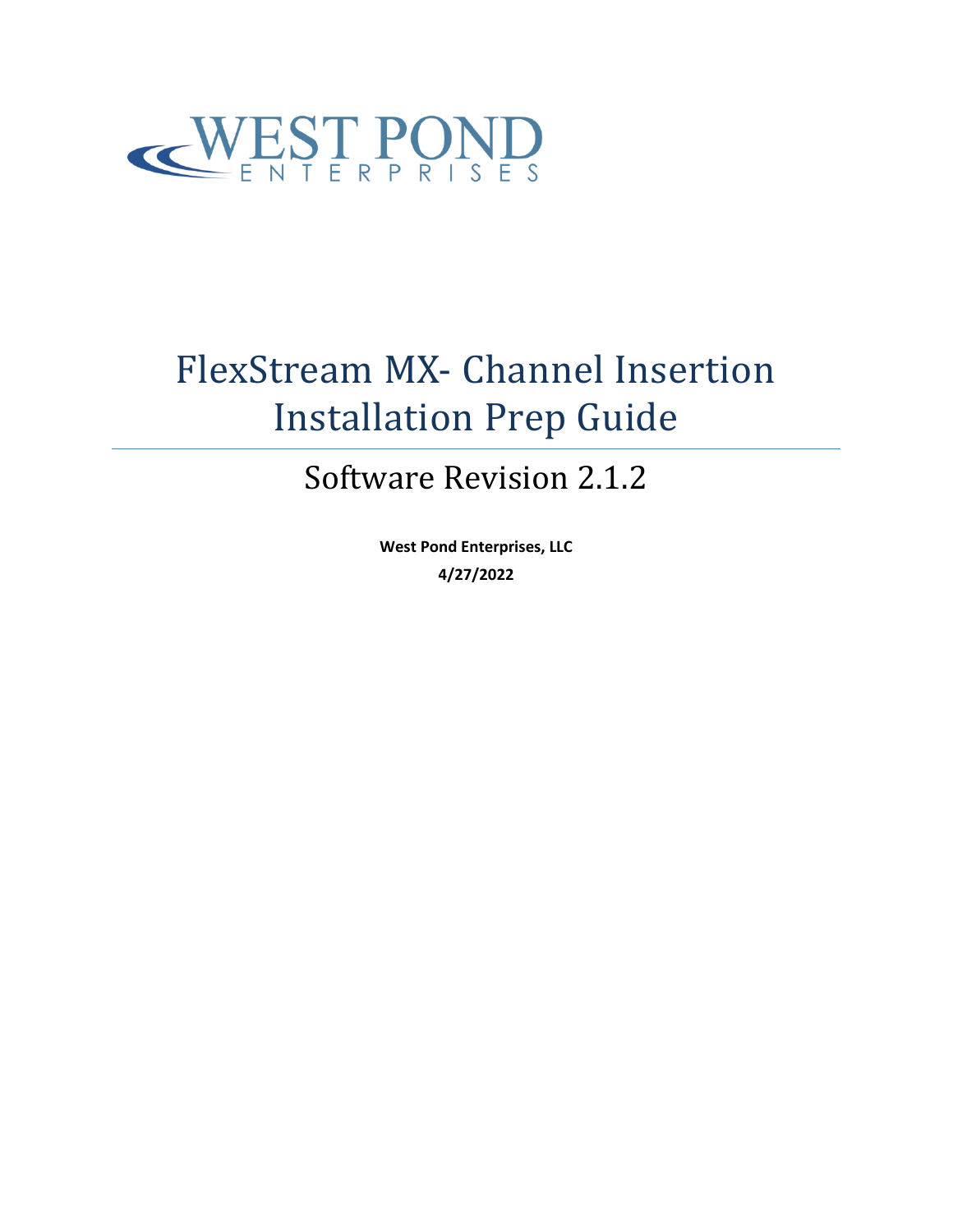## **Revision History**

| Date      | Version | Bv  | Description                 |
|-----------|---------|-----|-----------------------------|
| 4/26/2022 | 2.1.2   | sdh | Initial release             |
| 4/27/2022 | 2.1.2   | sdh | Updated graphics and gramar |
|           |         |     |                             |

### **Related documentation**

| Date | Version | Bv  | <b>Description</b>                                  |
|------|---------|-----|-----------------------------------------------------|
| ΝA   | າ 1 າ   | sdh | MX-400-SmartHeadendInstallationOperationsManual.pdf |
|      |         |     |                                                     |

## **Terms and terminology**

| TS              | <b>MPEG2 Transport Stream</b>                                         |
|-----------------|-----------------------------------------------------------------------|
| <b>MPTS</b>     | Multi-program Transport Stream                                        |
| Inputs          | Physical inputs to the MX-100                                         |
| Sources         | TS traffic entering the multiplexor                                   |
| Outputs         | TS traffic exiting the multiplexor                                    |
| Targets         | Output devices receiving TS traffic from the multiplexor              |
| Video Server    | Feature of the MX-100 software that creates live program streams (TV  |
|                 | channels) from 1 or more TS files via a loop or scheduled event.      |
| Video Wrapper   | Feature of the MX-100 software that wraps video Inputs with HTML5     |
|                 | graphical content and then encodes it to make a program stream.       |
| Monitor         | Feature of the MX-100 software, included with the RF modulator, which |
|                 | scans the target RF plant for unused frequencies and monitoring used  |
|                 | frequencies.                                                          |
| FlexStream Unit | Generic reference to any of the MX-200 or MX-400 family of devices    |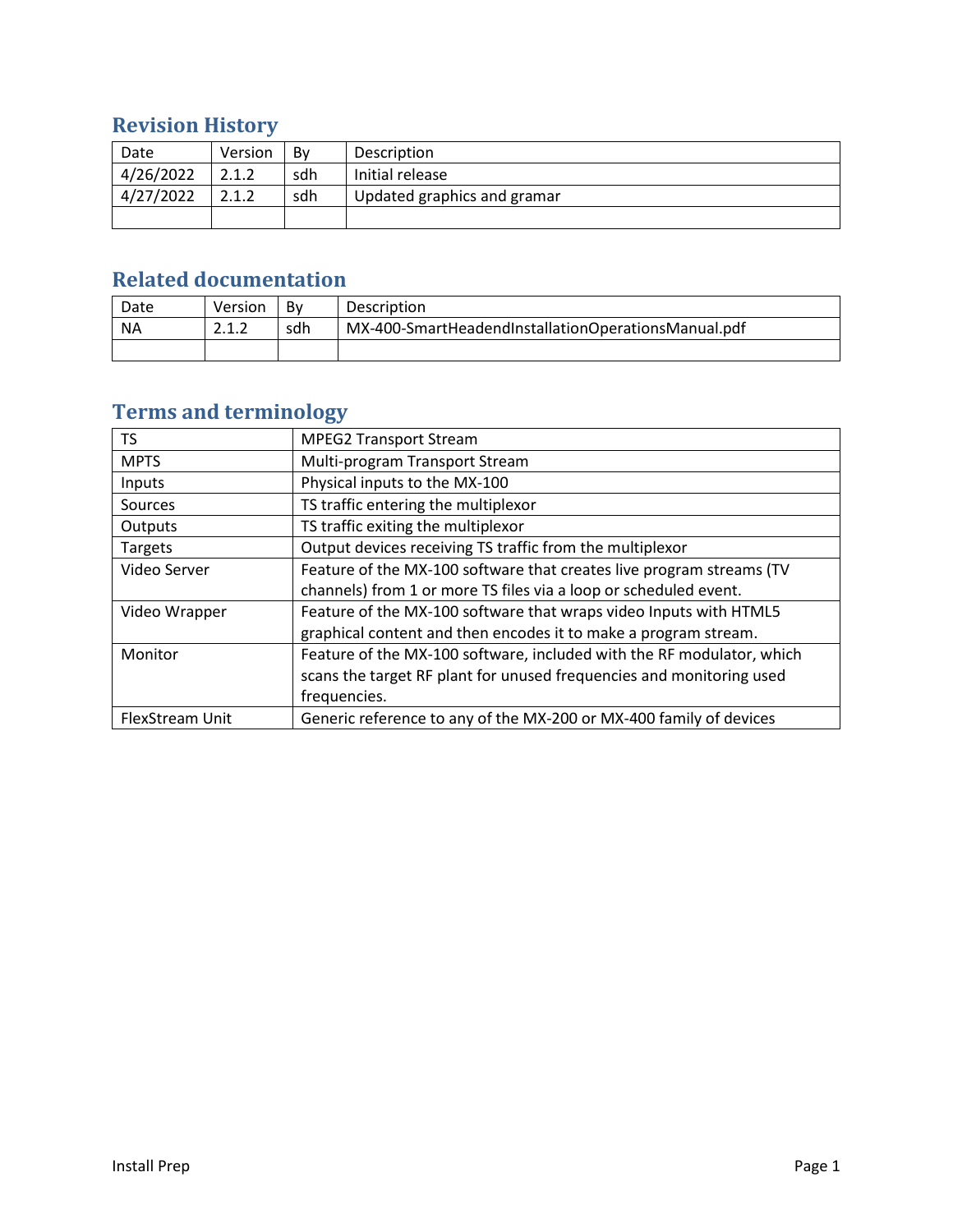#### Getting Started

This guide provides pre-installation information to purchasers of the West Pond Enterprises FlexStream MX-400CC or MX-200CC. These devices are used to add a private TV channel, or channels, to an inhouse cable TV system. i.e. Add a channel to your existing cable TV network, aka, a Local Channel Insertion. In this document we will help you with the following:

- 1) Locating where to install the unit
- 2) Power and LAN connectivity
- 3) Accessing the device on the LAN
- 4) Remotely accessing the device via FlexDM.net
- 5) Connecting the FlexStream TV network monitor the in-house cable TV network
- 6) Connecting HDMI source (if using)

Note: Additional details on all points in this document may be found in the MX-400- SmartHeadendInstallationOperationsManual.pdf which can be downloaded from the support section of http://westpond.com.

#### Locating a place for installation

The equipment must be installed in a cool, dry, reasonably well-ventilated room. It cannot be installed outside where it may be exposed to weather. The MX-400 units have cooling fans that may be distracting if located near other activities. If you are replacing or upgrading an existing cable TV channel insertion system, installing the FlexStream unit in the same general location as the previous equipment will simplify the installation as you will be utilizing the same connections. In either case find a suitable location with power, LAN (Ethernet) connectivity, and near the facilities cable TV cut-in point or demarcation closet. See sample drawing below.

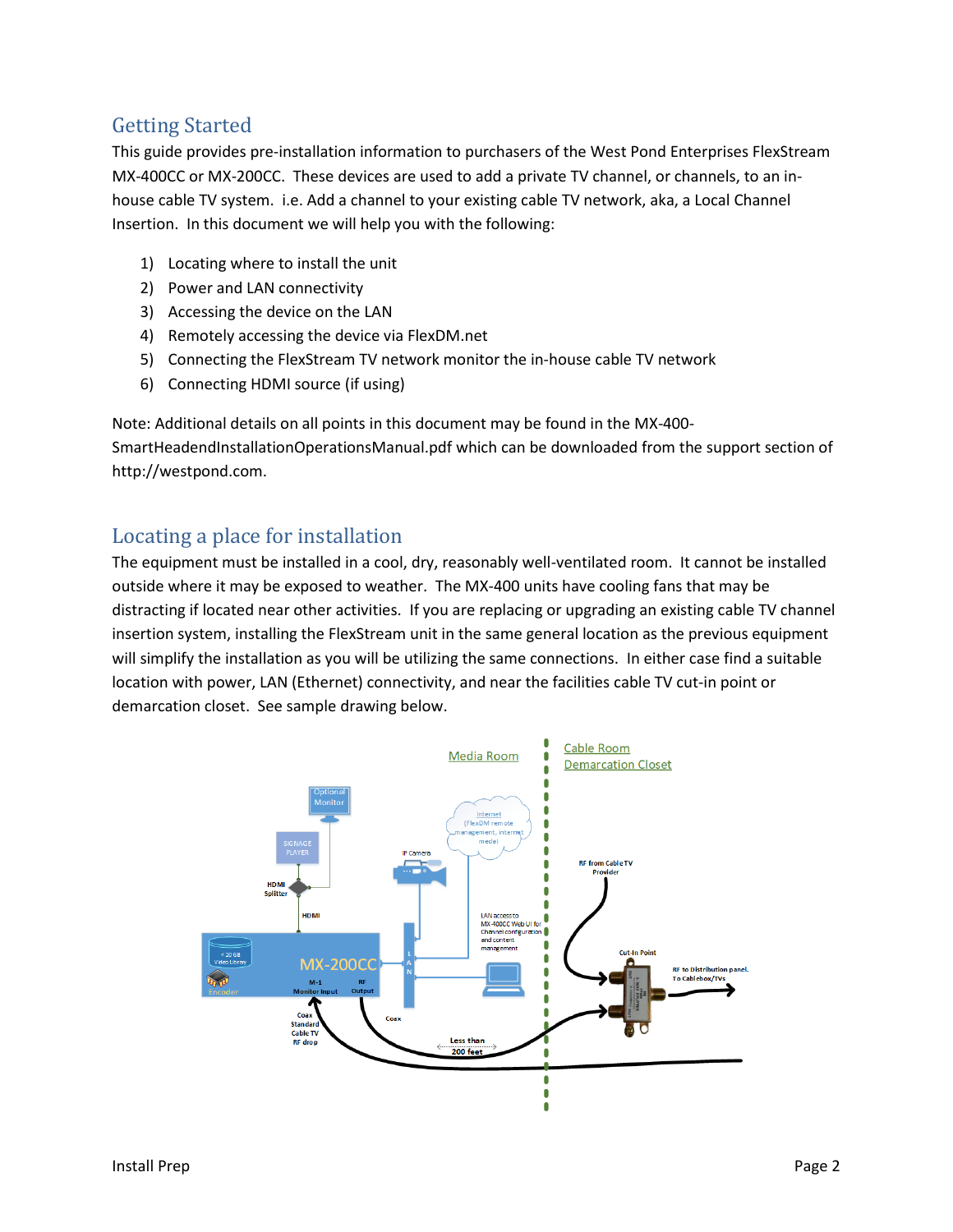#### FlexStream MX-200 Connections



#### FlexStream MX-400 Connections



#### Connecting power and network

Once you unit has been mounted, make the power and network connections. The MX-200 units have an external power supply. To ensure power supply does not pull the power cable from the rear of the device, a retention clip is provided. Loop the cable through the clip and insert the 12V power cable into the power receptacle marked PWR. See image above. On the MX-400, and other rack mounted units, power is provided via an AC cord. Make the connection and then toggle the On/Off switch, marked 1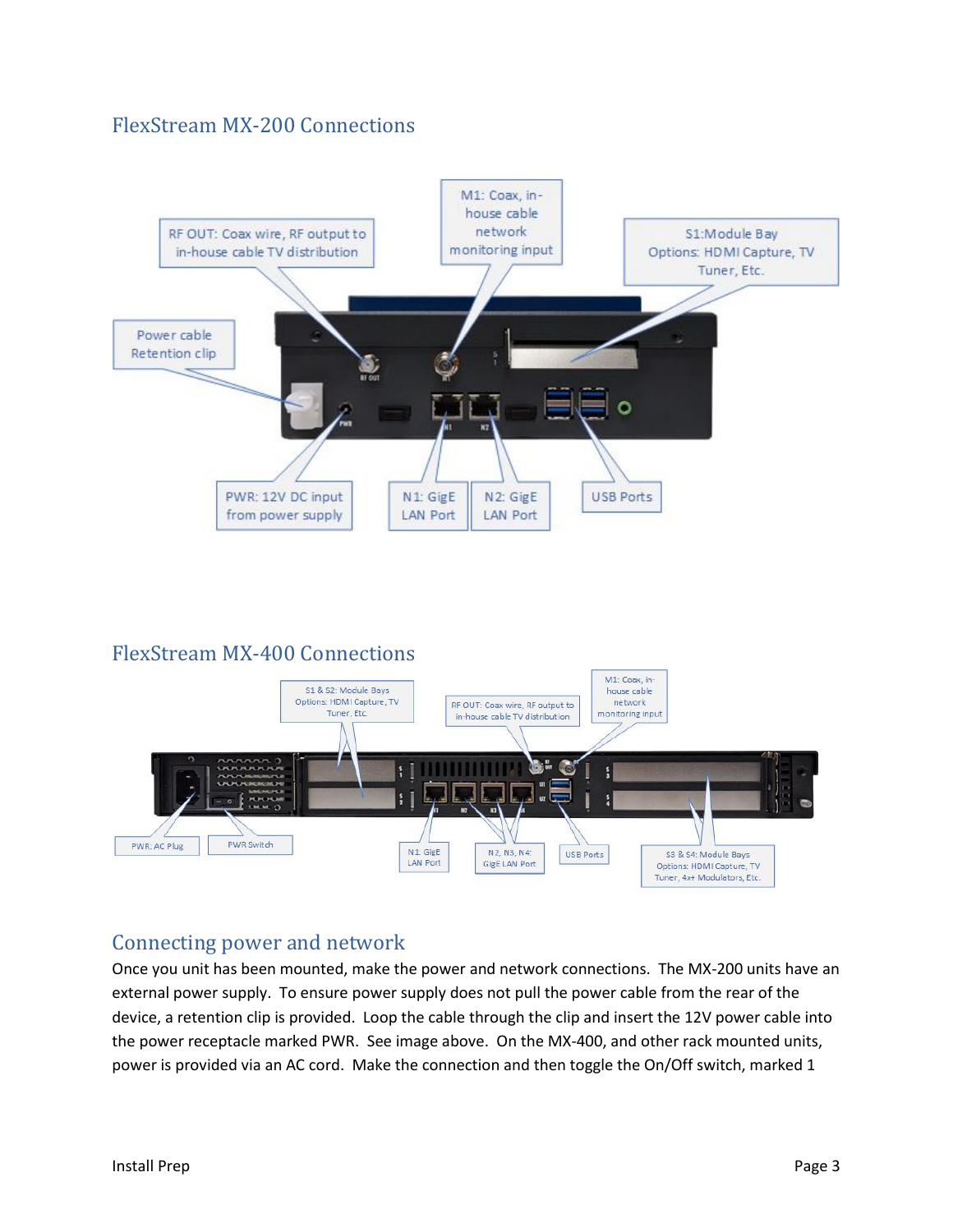and 0, to 1 (On). The switch is located near the rear AC receptacle port. Once powered the blue LED in the center of the front panel will light. Soon after the front panel screens will be enabled.



FlexStream units ship with port N1 preconfigured for a DHCP enabled LAN. Static IP addresses can be set using the front panel. Connect the FlexStream unit to the LAN using the N1 port. When configured and connected, the N1 port will light green (see image to right) and the IP address will be displayed.



#### Accessing the device on the LAN

Using a PC, or other device on the same LAN as the FlexStream unit, navigate a web browser to the IP address shown on the front panel. Chrome or Firefox supported. When prompted, log into the Administrator account with the password "admin". See sample screen below.

| n Overview<br>$\leftarrow$<br>$\mathcal{C}^*$<br>$\longrightarrow$ | x<br>$\times$ $\Box$ Overview         |                |                      | $\Box$<br>$\times$<br><b>Rores</b>         |  |  |  |
|--------------------------------------------------------------------|---------------------------------------|----------------|----------------------|--------------------------------------------|--|--|--|
| 2 10.0.0.152/overview<br>$\vdots$<br>叶立                            |                                       |                |                      |                                            |  |  |  |
|                                                                    |                                       |                | <b>MX-400HY Test</b> |                                            |  |  |  |
| <b>C</b> Overview                                                  | MX-400HY / Overview                   |                |                      | Logged in as Administrator (logout)        |  |  |  |
| A. Sources<br>$\epsilon$<br><b>← Outputs</b>                       | <b>A.</b> Sources<br><b>♥ Outputs</b> |                |                      |                                            |  |  |  |
| O Display Control                                                  | <b>BBB-TV</b>                         |                |                      | Source: Video Server<br>Bitrate: 3.53 mbps |  |  |  |
| Q Monitor                                                          |                                       |                |                      |                                            |  |  |  |
| <b>⊁</b> System<br>$\epsilon$                                      | ▼ Programs                            |                |                      |                                            |  |  |  |
| Settings                                                           | Signaling                             | <b>Bltrate</b> | Output(s)            |                                            |  |  |  |
| <b>Accounts</b><br>Log<br>Info                                     | 1                                     | 3.49 mbps      | $\sim$               | 720p 59.94                                 |  |  |  |
| Tools                                                              | $\blacktriangleright$ Picis           |                |                      |                                            |  |  |  |
|                                                                    |                                       |                |                      |                                            |  |  |  |
|                                                                    | CameraTV                              |                |                      | Source: Video Server<br>Bitrate: 2.05 mbps |  |  |  |
|                                                                    | $\blacktriangleright$ Programs        |                |                      |                                            |  |  |  |
|                                                                    | Signaling                             | <b>Bitrate</b> | Output(s)            |                                            |  |  |  |
|                                                                    | 1                                     | 2.01 mbps      | $\sim$               | $\overline{\phantom{a}}$                   |  |  |  |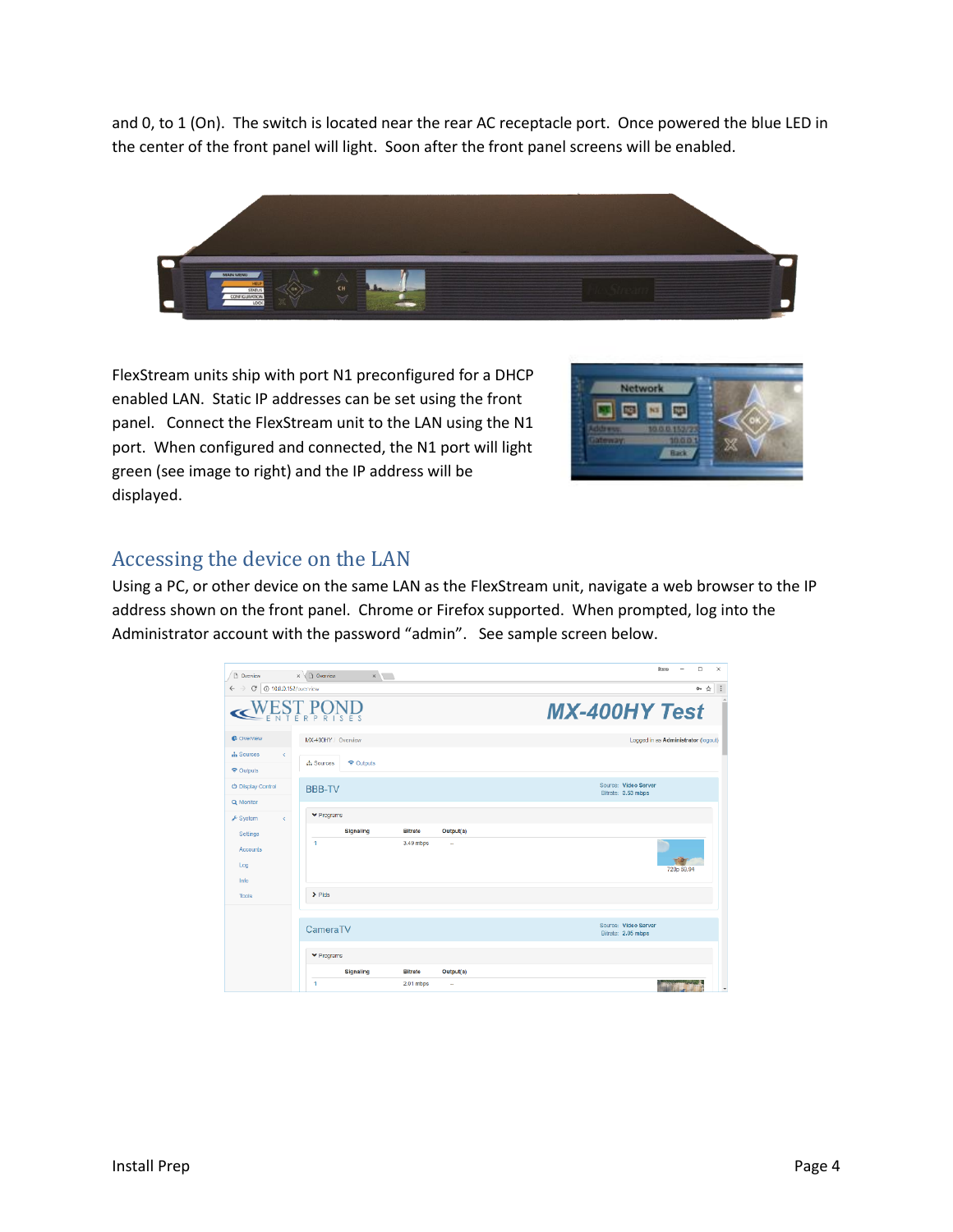#### Remotely accessing the device via FlexDM.net

The Web UI of your FlexStream device can also be accessed remotely using the FlexDM remote management system. Using a web browser, navigate to [http://flexdm.net.](http://flexdm.net/) If you don't already have an account, click on the "Sign Up" link to create a new account. Once your email address has been validated, you can log into the system.



To add your device, you will need the device ID and a "nonce" code. These are both available from the MX- web UI. Use your browser to access the MX via the IP address as shown above. Navigate to System>Settings. The information is outlined in RED in the image to the right. If you do not see three green checks as shown to in the FlexDM Section of the image to the right, check with your network administrator to see if the device is being blocked in the firewall.

| $\sim$ System         | Ċ | N4 % 1000                | <b>Dhcp</b>        | 172.16.1.89 /24       | 172.16.1.1  |                                                                   |  |  |  |  |
|-----------------------|---|--------------------------|--------------------|-----------------------|-------------|-------------------------------------------------------------------|--|--|--|--|
| Settings              |   | <b>VPN</b>               |                    |                       |             |                                                                   |  |  |  |  |
| <b>Accounts</b>       |   | Protocol                 | <b>Address</b>     | <b>Username</b>       | <b>Host</b> |                                                                   |  |  |  |  |
| Log                   |   | openvpn                  |                    |                       |             |                                                                   |  |  |  |  |
| Info                  |   |                          |                    |                       |             |                                                                   |  |  |  |  |
| <b>Tools</b>          |   | Firewall                 |                    |                       |             |                                                                   |  |  |  |  |
|                       |   | Rank                     | Interface          | <b>Source Address</b> |             | <b>Action</b>                                                     |  |  |  |  |
|                       |   | No Rules defined         |                    |                       |             |                                                                   |  |  |  |  |
|                       |   | <b>NTP</b>               |                    |                       |             |                                                                   |  |  |  |  |
|                       |   |                          |                    |                       |             |                                                                   |  |  |  |  |
|                       |   | Enabled: v               | Servers: (Default) |                       |             |                                                                   |  |  |  |  |
|                       |   | <b>System Name</b>       |                    |                       |             |                                                                   |  |  |  |  |
|                       |   |                          |                    |                       |             |                                                                   |  |  |  |  |
|                       |   | <b>MX-400LAB1</b>        |                    |                       |             |                                                                   |  |  |  |  |
|                       |   | Timezone                 |                    |                       |             |                                                                   |  |  |  |  |
|                       |   |                          |                    |                       |             |                                                                   |  |  |  |  |
|                       |   | America/New_York         |                    |                       |             |                                                                   |  |  |  |  |
|                       |   | FlexDM Remote Management |                    |                       |             |                                                                   |  |  |  |  |
|                       |   | <b>Enabled</b>           | ✔                  |                       |             |                                                                   |  |  |  |  |
|                       |   | <b>Authorized</b>        | ✔                  |                       |             |                                                                   |  |  |  |  |
|                       |   | Online                   | ✔                  |                       |             |                                                                   |  |  |  |  |
|                       |   | <b>Nonce</b>             | MS7L#              |                       |             |                                                                   |  |  |  |  |
|                       |   | <b>Last Checkin</b>      | 57 Minutes ago     |                       |             |                                                                   |  |  |  |  |
|                       |   |                          |                    |                       |             |                                                                   |  |  |  |  |
| 0.2.1.189/system/info |   |                          |                    |                       |             | MX-400KS (00139528ECD4) 2.1.2<br>2022 West Pond Enterprises, LLC. |  |  |  |  |
|                       |   |                          |                    |                       |             |                                                                   |  |  |  |  |